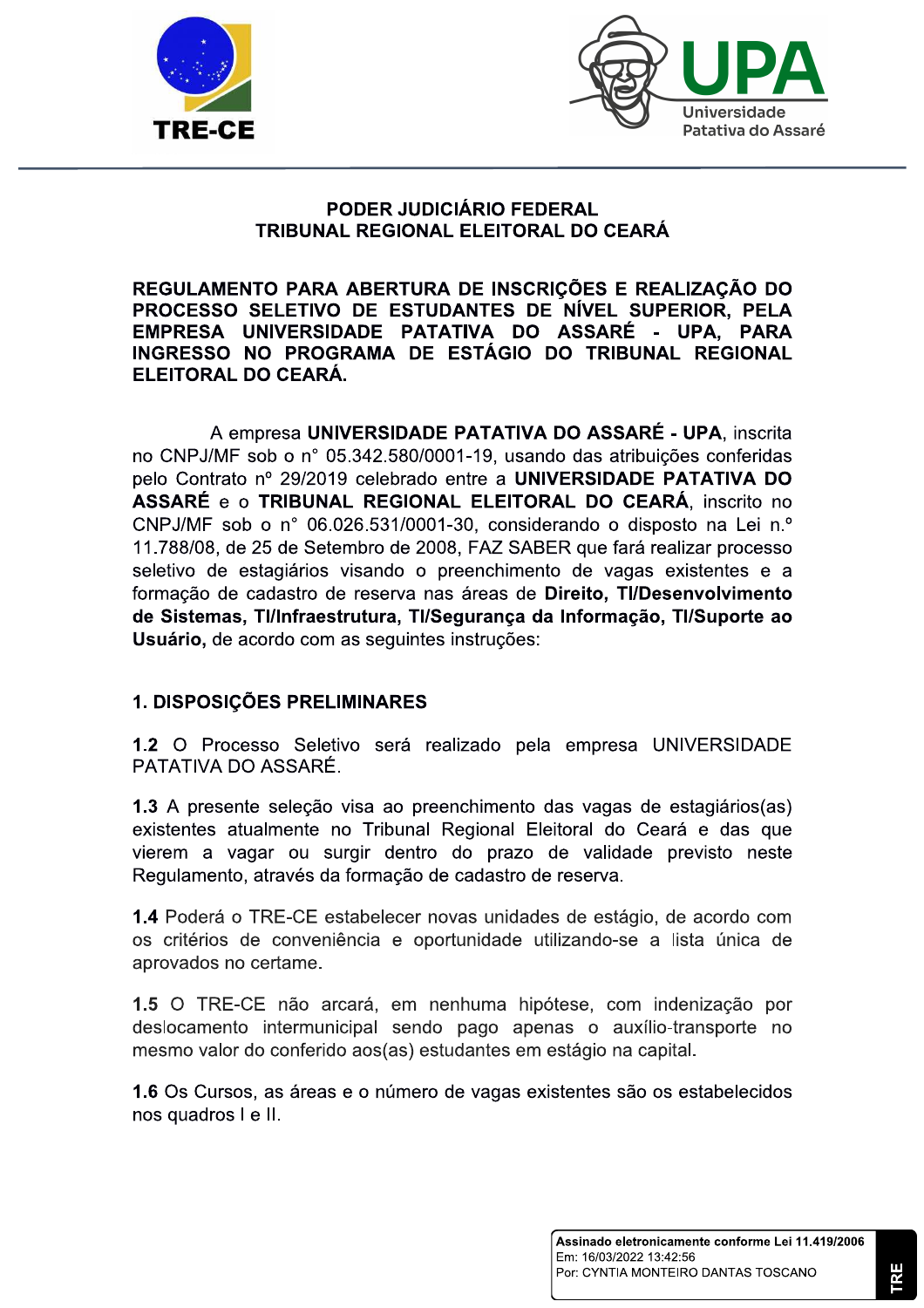



# 2. CRONOGRAMA GERAL DE EVENTOS

# ANEXU I

| <b>DATAS</b>               | <b>EVENTOS</b>                                                                                                                |  |  |  |
|----------------------------|-------------------------------------------------------------------------------------------------------------------------------|--|--|--|
| 21/03/2022 a<br>04/04/2022 | Período de inscrições                                                                                                         |  |  |  |
| 06/04/2022                 | Publicação da relação de inscritos                                                                                            |  |  |  |
| 08/04/2022                 | Realização da Prova Objetiva Online                                                                                           |  |  |  |
| 09/04/2022                 | Publicação do Gabarito Preliminar da Prova Objetiva Online                                                                    |  |  |  |
| 10 a 11/04/2022            | Período para recursos contra a Prova Objetiva e o Gabarito<br>Preliminar                                                      |  |  |  |
| 15/04/2022                 | Resultado das análises dos recursos e Publicação do Gabarito<br>Oficial.                                                      |  |  |  |
| 15/04/2022                 | Publicação do Resultado Preliminar da Prova Objetiva Online                                                                   |  |  |  |
| 16/04/2021                 | Período para recursos do resultado dos aprovados da Prova<br>Objetiva Online                                                  |  |  |  |
| 20/04/2022                 | Resultado da análise de recursos contra o Resultado Preliminar da<br>Prova Objetiva Online, e Publicação do Resultado Oficial |  |  |  |
| 20/04/2022                 | Resultado final classificatório.                                                                                              |  |  |  |

# QUADRO I

| <b>CURSOS / ÁREAS DE</b><br><b>ATUAÇÃO</b> | Ampla<br>Concorrência  | <b>Reserva</b><br><b>PCD</b> | <b>Reserva</b><br><b>Negros</b> | <b>VAGAS</b><br><b>EXISTENTES</b> |
|--------------------------------------------|------------------------|------------------------------|---------------------------------|-----------------------------------|
| TI/Desenvolvimento de<br>Sistemas          | Cadastro de<br>Reserva |                              |                                 |                                   |
| <b>TI/Infraestrutura</b>                   | Cadastro de<br>Reserva |                              |                                 |                                   |
| TI/Segurança da<br>Informação              | Cadastro de<br>Reserva |                              |                                 |                                   |
| TI/Suporte ao Usuário (*)                  | Cadastro de<br>Reserva |                              |                                 |                                   |
| <b>TOTAL</b>                               |                        |                              |                                 |                                   |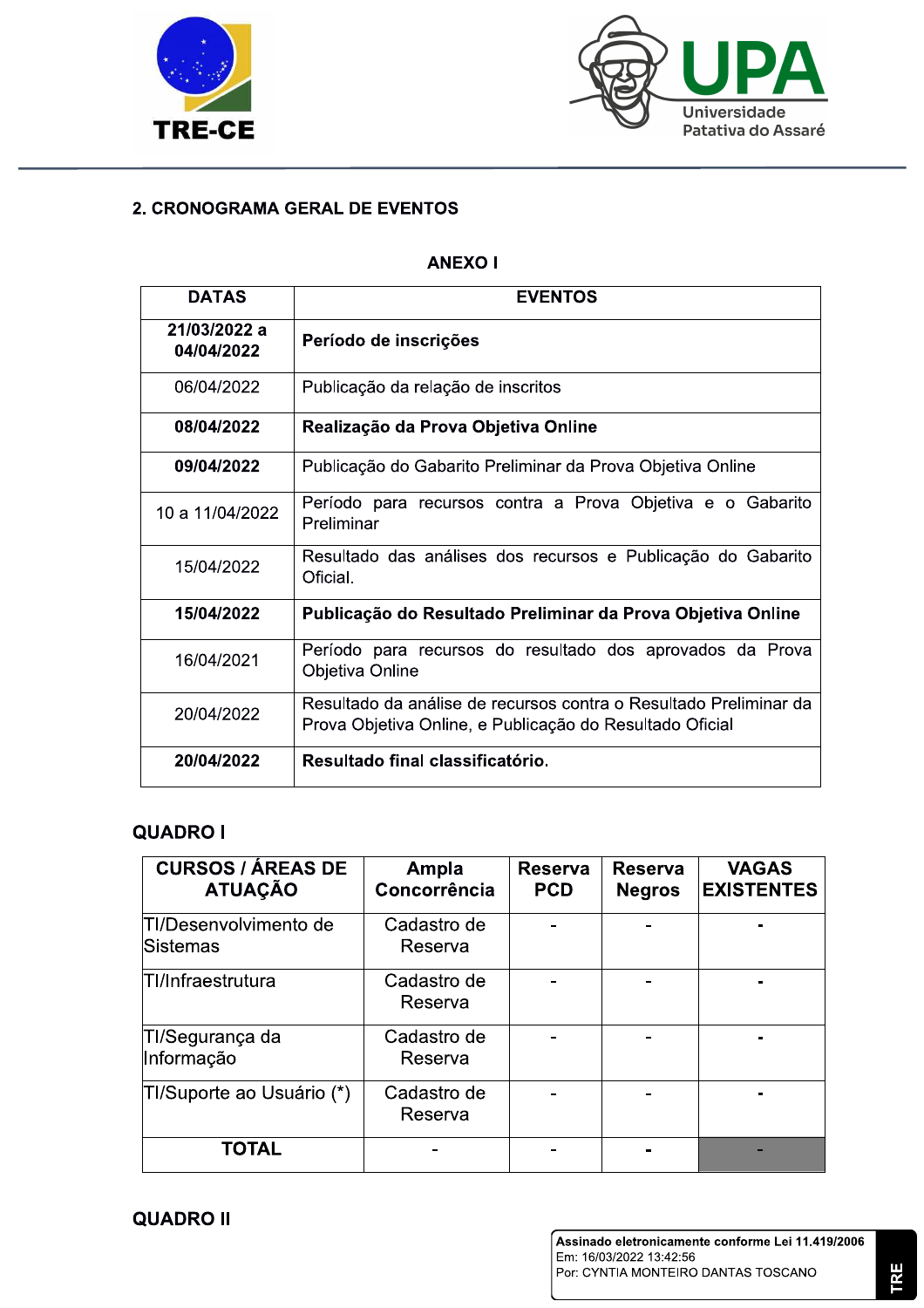



| <b>CURSO</b>   | <b>ZONA ELEITORAL</b>               | <b>VAGAS EXISTENTES</b> |
|----------------|-------------------------------------|-------------------------|
|                | $5^{\mathsf{a}}$ ZE – BATURITÉ      | 01                      |
|                | 6ª ZE – QUIXADÁ                     | 01                      |
|                | 7ª ZE – CASCAVEL                    | 01                      |
|                | $8^{\mathsf{a}}$ ZE – ARACATI       | 01                      |
|                | 11ª ZE – QUIXERAMOBIM               | 01                      |
|                | 13ª ZE – IGUATU                     | 01                      |
|                | $17a$ ZE - ITAPIPOCA                | 01                      |
|                | 20ª ZE – CRATEÚS                    | 01                      |
|                | 24ª ZE – SOBRAL                     | 01                      |
|                | $27^{\mathsf{a}}$ ZE – CRATO        | 01                      |
|                | 28ª ZE – JUAZEIRO DO NORTE          | 01                      |
| <b>DIREITO</b> | 29ª ZE – LIMOEIRO DO NORTE          | 01                      |
|                | 31ª ZE – BARBALHA                   | 01                      |
|                | 33ª ZE – CANINDÉ                    | 01                      |
|                | 36ª ZE – SÃO GONÇALO DO<br>AMARANTE | 01                      |
|                | 37ª ZE– CAUCAIA                     | 01                      |
|                | $66^{\mathsf{a}}$ ZE – AQUIRAZ      | 01                      |
|                | 70ª ZE – BREJO SANTO                | 01                      |
|                | 81ª ZE – TIANGUÁ                    | 01                      |
|                | 88ª ZE – EUSÉBIO                    | 01                      |
|                | 104ª ZE – MARACANAÚ                 | 01                      |
|                | 119ª ZE - JUAZEIRO DO NORTE         | 01                      |
|                | 120 <sup>ª</sup> ZE – CAUCAIA       | 01                      |
|                | 121ª ZE – SOBRAL                    | 01                      |
|                | 122ª ZE – MARACANAÚ                 | 01                      |
|                | 123ª ZE – CAUCAIA                   | 01                      |
|                | <b>TOTAL</b>                        | 26                      |

Assinado eletronicamente conforme Lei 11.419/2006<br>Em: 16/03/2022 13:42:56<br>Por: CYNTIA MONTEIRO DANTAS TOSCANO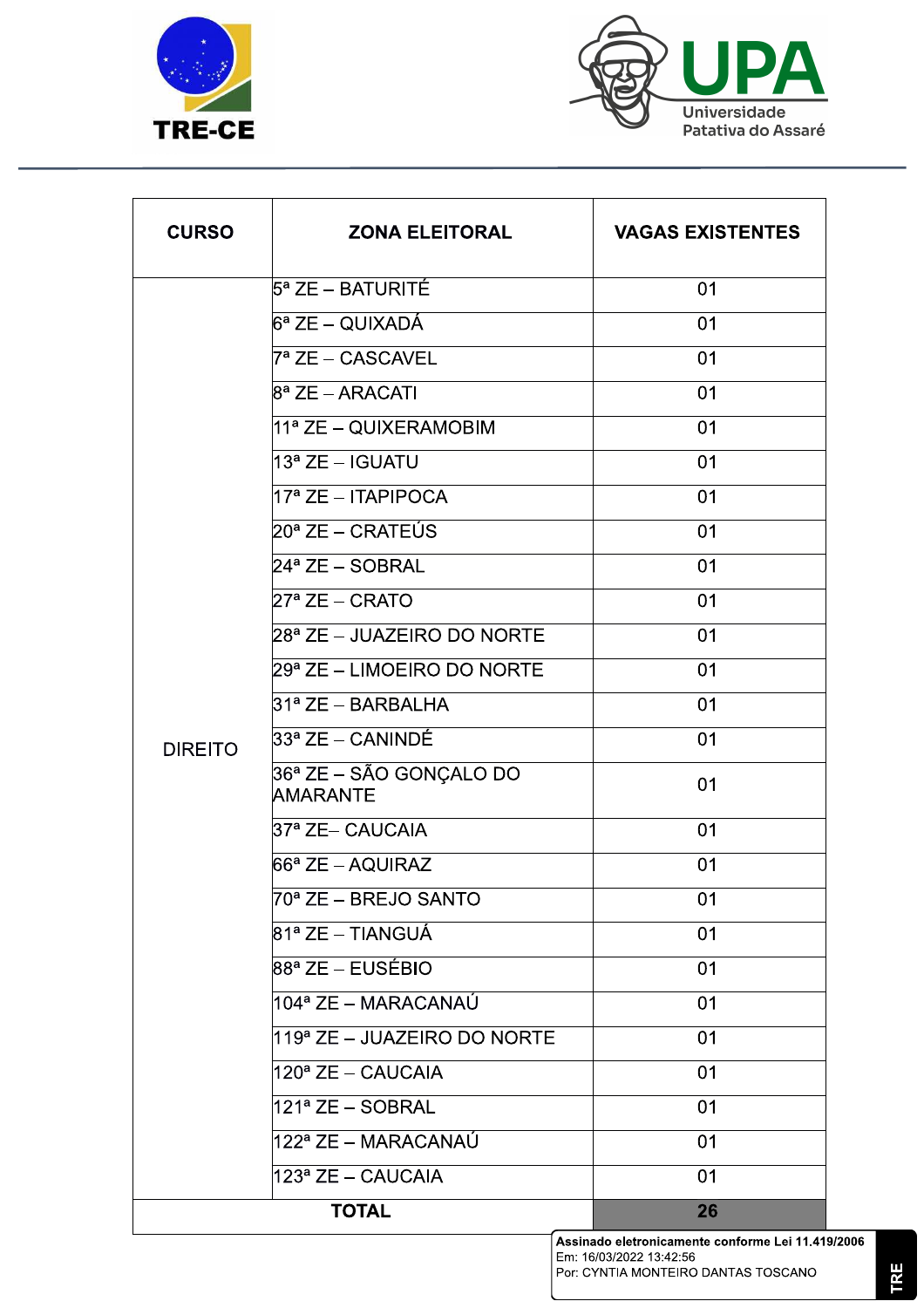



Legenda:

- TT = Cursos ha area de Techologia da Informação
- 

Legenda:<br>
TI = Cursos na área de Tecnologia da Informação<br>
(\*) Inclui suporte remoto e presencial<br>
3. DOS REQUISITOS PARA INSCRIÇÃO<br>
3.1 O estágio destina-se, exclusivamente, aos(as) estudenta<br>
matriculados(as) e com frequ io destina-se, exclusivamente, aos(as) estudantes regularmente matriculados(as) e com frequência efetiva nas Instituições de Ensino de nível superior reconhecidas pelo Ministério da Educação – MEC, vinculadas ao ensino público ou particular.

 $\mathbf{3.2}$  A admissão do $\mathbf{(a)}$  aluno $\mathbf{(a)}$  selecionado $\mathbf{(a)}$  pelo Tribunal Regional Eleitoral do Ceará está condicionada, no ato de assinatura do termo de compromisso, ao cumprimento, no minimo, de cinquenta por cento dos creditos obrigatorios do curso superior respectivo, e no máximo, o penúltimo ano do curso, obtendo media giobal nao inferior a 7.0.  $\,$ 

3.3 Admitir-se-á a participação, no processo seletivo de que trata este regulamento, dos(as) estudantes que vennam a integralizar o referido numero de créditos durante o prazo de validade estabelecido no item 10.2.

 $3.4$  O(A) estudante que ja tenna estagiado no TRE/CE hao podera realizar novo estagio, salvo se for referente a outro curso.

**3.5** Nos termos do art. 17,  $\frac{1}{2}$  5°, da Lei nº 11.788/2008, fica assegurada a reserva de 10% (dez por cento) das vagas oferecidas as pessoas com deficiência, devidamente comprovada por laudo médico detalhado expedido no prazo máximo de 90 (noventa) dias antes do término das inscrições, do qual conste expressamente que a deficiência se enquadra na previsão do art. 3º e seus incisos do Decreto nº 3.298, de 20/12/1999, devendo ser enviado mediante o e-mail trece@universidadepatativa.com.br.

3.5.1 Na falta do relatório médico ou não contendo as informações acima indicadas, o requerimento de inscrição preliminar será processado como de candidato(a) não portador(a) de deficiência, mesmo que declarada tal condição.

3.5.2 Caso não existam estudantes com deficiência aptos e em número suficiente para preenchimento das vagas que vierem a surgir durante o prazo de validade do processo seletivo, serão convocados(as) estudantes da lista em geraı.

3.5.3. Desde que requerido pela parte interessada e devidamente justificado, poderá ser concedido às pessoas cuja deficiência requeiram um maior tempo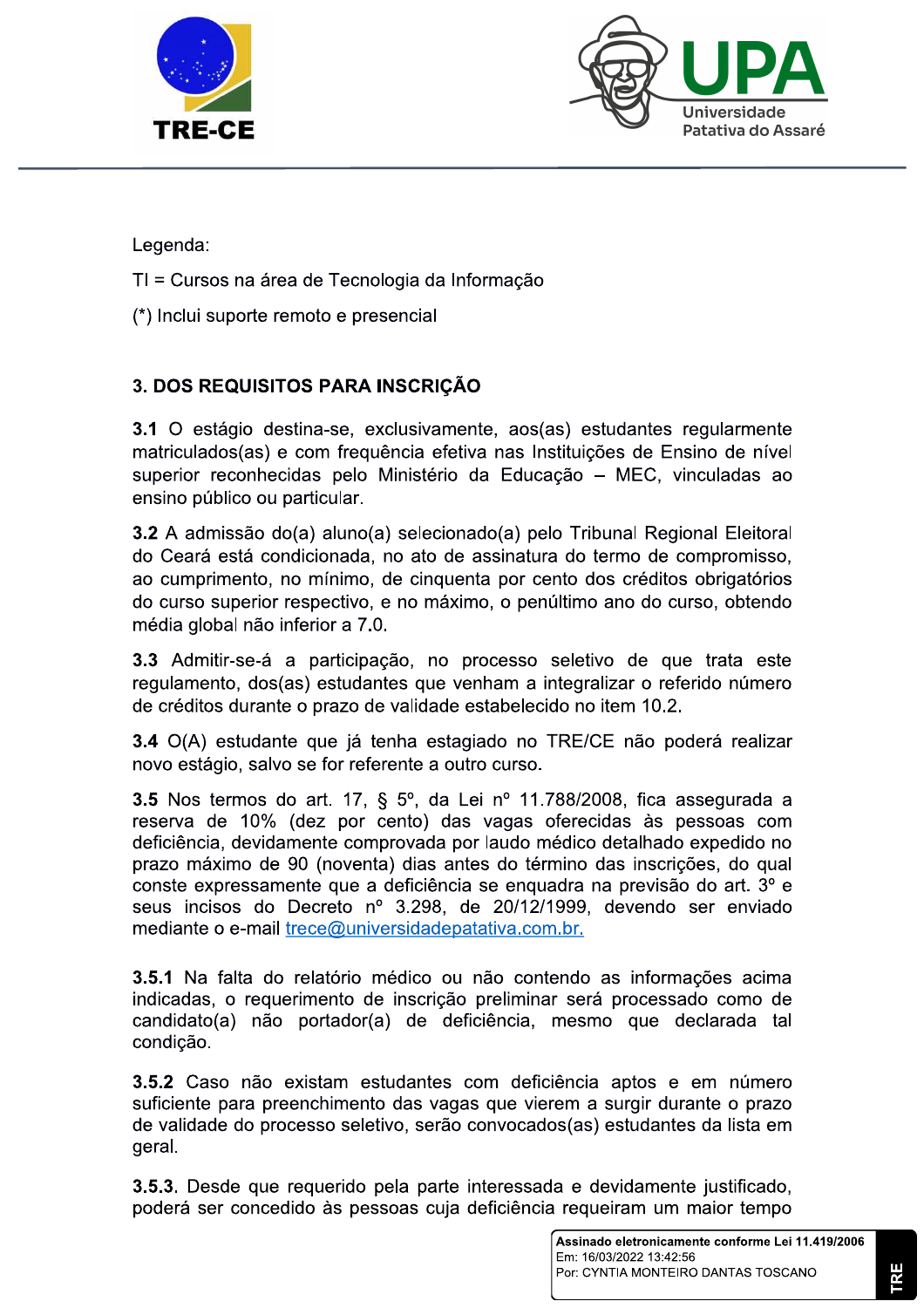



para realização das provas, tempo adicional em relação àquele fixado para os(as) demais candidatos(as).

3.5.4 Caso o laudo médico não comprove a deficiência declarada no momento da solicitação do recurso de acessibilidade (tempo adicional), o(a) candidato(a) participará em igualdade de condições com os(as) demais candidatos(as) quanto ao tempo de prova online.

3.6 Nos termos do artigo 1º, § 1º, do Decreto nº 9.427/2018, da Presidência da República e do artigo 2º, § 1º, da Resolução CNJ nº 336/2020, fica assegurada a reserva de 30% (trinta por cento) das vagas oferecidas aos negros(as).

3.6.1 Para concorrer às referidas vagas, o(a) candidato(a) deverá, no ato da inscrição, optar por concorrer às vagas reservadas aos(às) candidatos(as) negros(as), preenchendo a autodeclaração de que é preto(a) ou pardo(a), que será disponibilizada como anexo no site www.universidadepatativa.com.br. conforme quesito cor ou raca utilizado pela Fundação Instituto Brasileiro de Geografia e Estatística - IBGE.

3.6.2 A autodeclaração terá validade somente para este certame.

3.6.3 Inicialmente, para os fins de operacionalização do certame, presumir-seão verdadeiras as informações prestadas pelo(a) candidato(a) no ato da inscrição, sem prejuízo da apuração das responsabilidades administrativa, civil e penal.

3.6.4 Constatada a falsidade da declaração a que se refere o item acima, será o(a) candidato(a) eliminado(a) do processo seletivo e, se houver sido admitido(a), ficará sujeito(a) à anulação de sua contratação após o procedimento administrativo em que lhe seja assegurado o contraditório e a ampla defesa, sem prejuízo de outras sanções cabíveis.

3.6.5 Na hipótese de constatação de declaração falsa, o(a) candidato(a) será eliminado(a) do processo seletivo sem prejuízo de outras sanções cabíveis.

3.6.6 Na hipótese de não haver candidatos(as) negros(as) aprovados(as) em número suficiente para as vagas reservadas, as vagas remanescentes serão para a ampla concorrência e preenchidas pelos demais revertidas candidatos(as) aprovados(as), observada a ordem de classificação na seleção pública.

3.7 A convocação dos(as) candidatos(as) aprovados(as) respeitará os critérios de alternância e de proporcionalidade, que consideram a relação entre o número total de vagas, o número de vagas reservadas aos(às) candidatos(as) com deficiência e o número de vagas reservadas aos(às) candidatos(as)  $neqros(as).$ 

3.8 O(a) primeiro(a) candidato(a) com deficiência classificado(a) no certame será convocado(a) para ocupar a 5<sup>ª</sup> vaga que surgir, enquanto os demais candidatos(a) com deficiência classificados(a)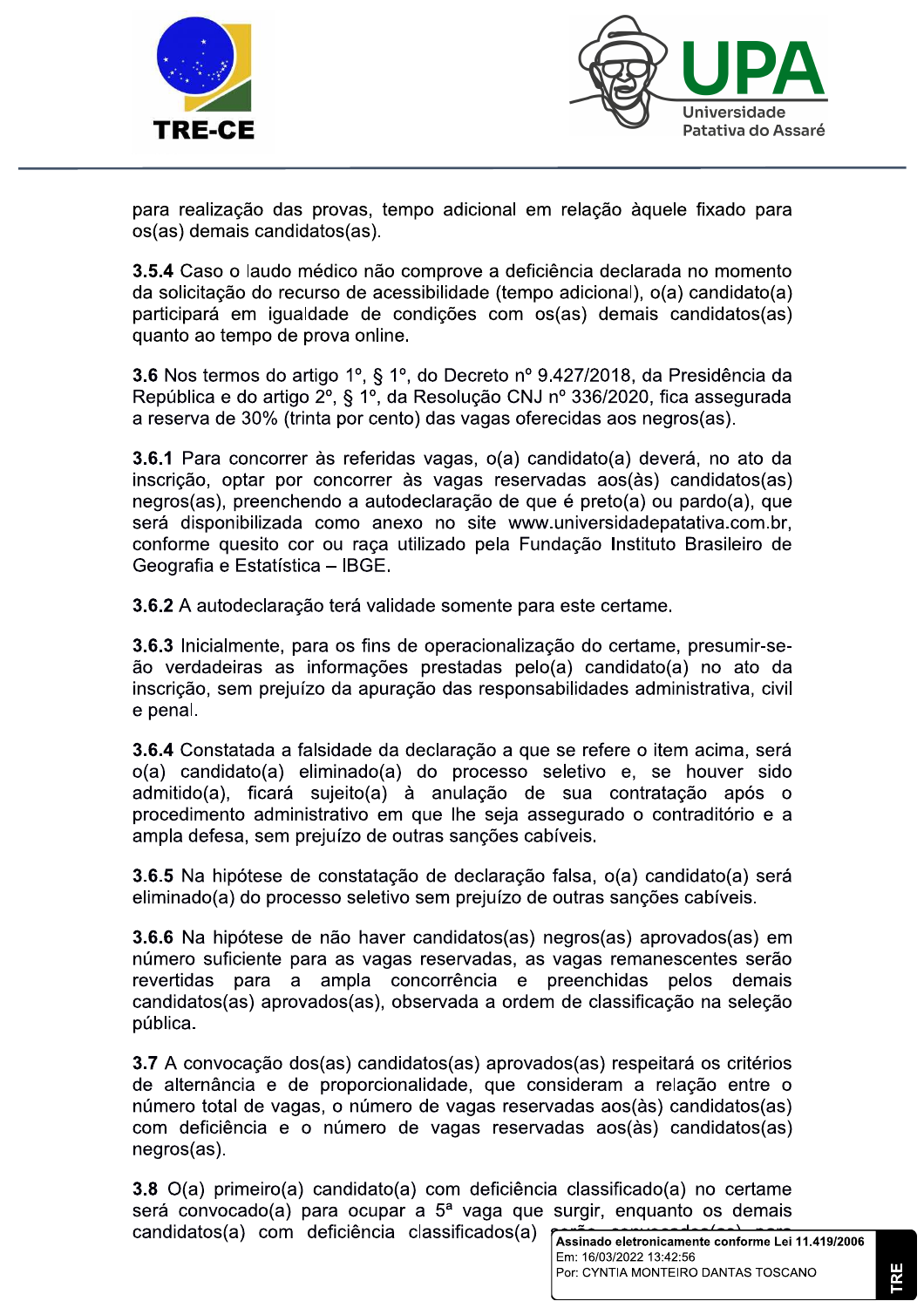



ocupar a 15<sup>a</sup>, a 25<sup>a</sup> vagas e assim sucessivamente, observada a ordem de classificação durante o prazo de validade deste processo seletivo.

3.9 A presente ordem poderá deixar de ser observada caso o(a) candidato(a) com deficiência obtenha nota final superior ao(à) candidato(a) aprovado(a) na listagem geral.

3.10 Os(as) candidatos(as) negros(as) classificados(as) no certame serão convocados(as) para ocuparem a 3<sup>a</sup>, a 6<sup>a</sup>, a 9<sup>a</sup>, a 12<sup>a</sup>, a 16<sup>a</sup>, a 19<sup>a</sup> vagas e, assim, sucessivamente, que surgirem em cada uma das localidades previstas nos quadros I e II deste Edital, observada a ordem de classificação durante o prazo de validade deste processo seletivo.

# **4. DAS INSCRIÇÕES**

4.1 Antes de efetuar à inscrição, o(a) estudante deverá conhecer o edital e certificar-se de que preenche todos os requisitos exigidos.

 $4.2.$ inscrições As serão somente via internet. pelo site: www.universidadepatativa.com.br, a partir das 09:00 horas do dia 21 de março de 2022 até as 23:59 horas (horário de Brasília) do dia 04 de abril de 2022. Não serão aceitas outras formas de inscrições.

4.3 Para realizar sua inscrição no processo seletivo, o(a) candidato(a) deverá acessar o site www.universidadepatativa.com.br, campo "Concursos em andamento" e localizar o processo seletivo em questão.

4.4 O(a) candidato(a) deverá informar dados pessoais e escolares válidos. A declaração falsa, inexata ou ilegível dos dados, determinará o cancelamento da inscrição e a anulação de todos os atos dela decorrentes, em qualquer época. Caso o(a) candidato(a) declare algum dado errado poderá solicitar a correção através do e-mail trece@universidadepatativa.com.br.

4.5 Somente será aceita uma única inscrição por candidato(a):

4.6 O e-mail declarado deve ser válido.

4.7. As informações prestadas no formulário de inscrição serão de inteira responsabilidade do(a) candidato(a).

4.8 O(a) candidato(a) trans (travesti ou transexual) que desejar atendimento pelo NOME SOCIAL e ainda não possui os documentos oficiais retificados com nome, poderá solicitá-lo tão somente e-mail  $\overline{O}$ seu pelo trece@universidadepatativa.com.br dentro inscricões do período de conforme item 4.2 deste edital.

a. Na inscrição, no campo "nome completo", deverá ser informado o nome civil, conforme documento de identificação social.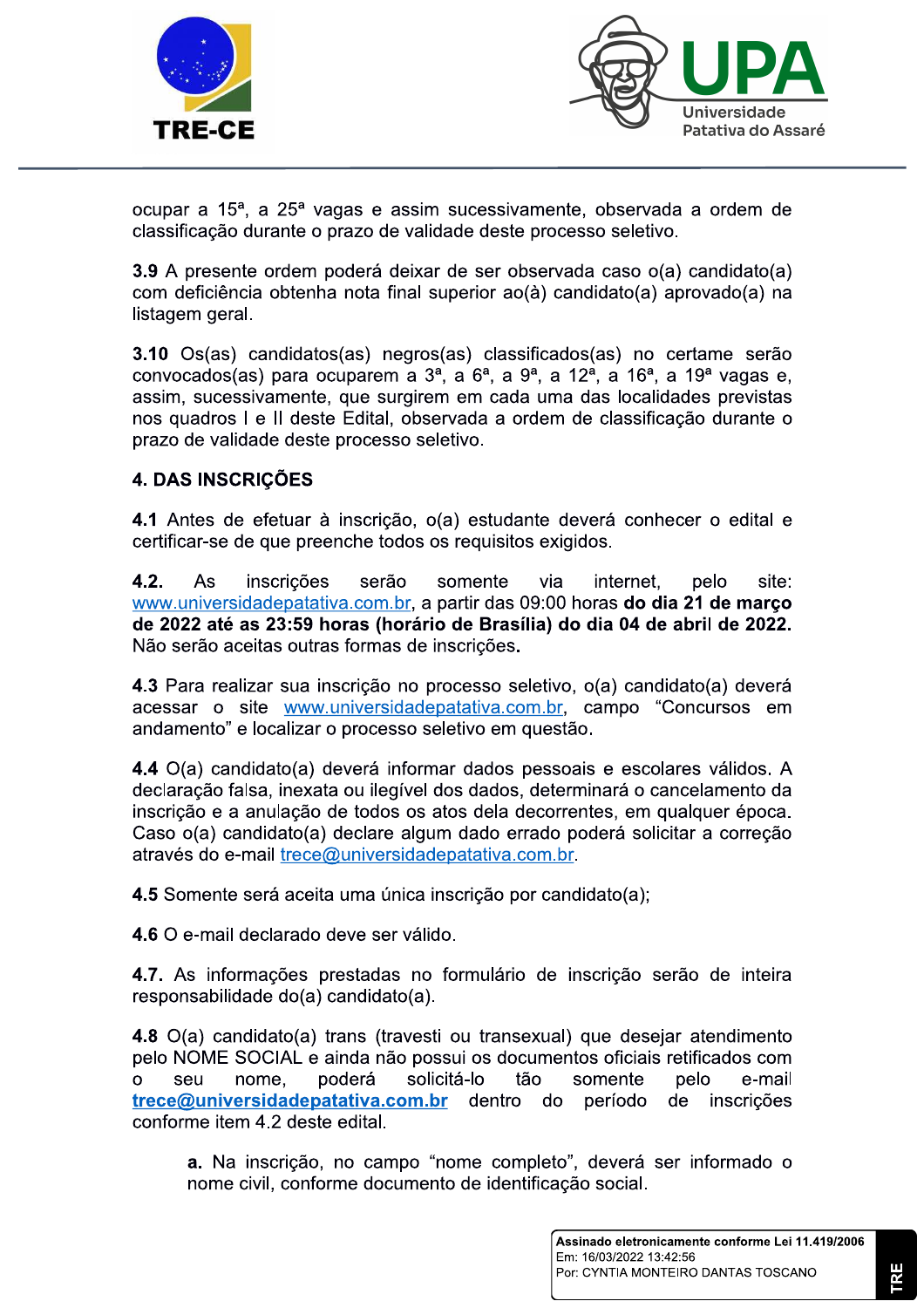



b. O nome social, enviado no e-mail, será utilizado em toda a comunicação pública do processo seletivo, sendo considerado o nome civil apenas para as etapas internas (formalização do Termo de Compromisso de Estágio), para a devida identificação do (a) candidato (o), nos termos legais.

4.9 O Tribunal Regional Eleitoral do Ceará e a Universidade Patativa do Assaré poderão, a qualquer tempo, verificar as informações fornecidas no ato da inscrição, e tomarão as medidas judiciais cabíveis, podendo o(a) candidato(a) em caso de informações falsas ou inverídicas ser desclassificado(a) do presente processo, ser acionado judicialmente e ainda, desligado(a), caso eventualmente tenha sido aprovado(a) e contratado(a).

4.10 A Universidade Patativa do Assaré não se responsabilizará por solicitação de inscrição via internet não recebida por motivos de ordem técnica, tais como: de computadores. do sistema de comunicação de dados. falha congestionamento das linhas de comunicação e falta de energia.

4.11 Não haverá cobranca de taxa de inscrição.

4.12  $\overline{A}$ relacão de inscritos publicada site será no www.universidadepatativa.com.br, no dia 06 de abril de 2022.

# 5. DO PROCESSO DE SELEÇÃO - PROVA ONLINE

5.1 A prova online será disponibilizada de 00:00 às 17:00 horas do dia 08 de abril de 2022.

5.2 O(a) candidato(a) poderá acessar a prova online através da "Área do Candidato" no site www.universidadepatativa.com.br, com seu login e senha.

5.3 A prova online só estará disponível na data prevista no item 5.1, não podendo ser realizada em hipótese alguma após esta.

5.4 O caderno de questões não será disponibilizado.

5.5 O(a) candidato(a) terá 02 (dois) minutos, 120 (cento e vinte) segundos, para responder cada questão, caso não responda dentro do tempo determinado, o sistema gravará a resposta em branco e seguirá automaticamente para a próxima questão.

5.5.1 O tempo de realização das provas para as pessoas com deficiência poderá ser maior do que o tempo previsto para os(a) demais candidatos(as), desde que requerido justificadamente no momento de sua inscrição.

5.6 Após a conclusão da questão ou término do tempo previsto no item 5.5, esta não poderá mais ser acessada.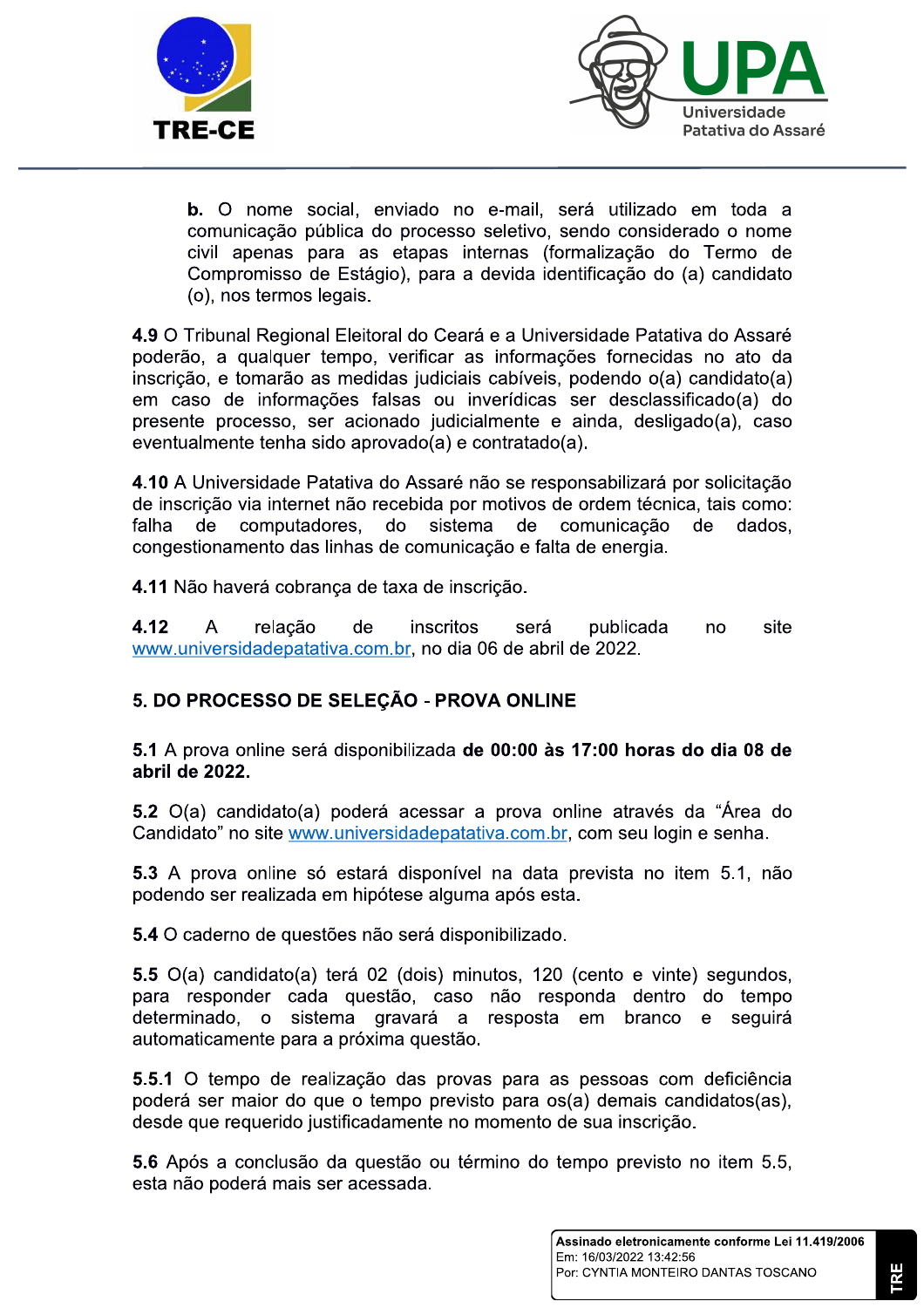



5.7 As questões serão selecionadas no banco de dados e apresentadas de forma randômica, questão por questão.

5.8 A desconexão por qualquer outro motivo acarretará na perda de 1 (uma) questão. Ao realizar nova conexão, a questão não será visualizada novamente e sua resposta será nula, sem direito de substituicão da questão.

5.9 A exceção da perda da questão se dará ao clicar no botão "Responder e sair da prova".

5.10 O(a) candidato(a) é responsável por realizar a prova em conexão estável e segura.

5.11 O(a) candidato(a) que não realizar a prova online será automaticamente eliminado(a) do processo seletivo.

5.12 O processo seletivo para preencher as vagas de estágio de nível superior será de fase única, constituída de prova objetiva online, de caráter eliminatório e classificatório.

5.13 A prova objetiva online será composta de 20 questões, sendo 10 de língua portuguesa e 10 de conhecimentos específicos, baseadas nos conteúdos programáticos descritos no Anexo II deste Edital.

5.14 Recomendações antes do início da prova:

a. Certifique-se de estar logado pontualmente à Área do Candidato;

b. Procure um local tranquilo e silencioso;

c. Realize a prova individualmente, sem consulta ou apoio de outros materiais ou pessoas;

d. Procure acessar a prova em um local que ofereça internet banda larga;

e. Não abra mais de uma janela/aba do navegador;

f. Certifique que o navegador está com o JavaScript ativado.

5.15 Durante a realização da prova o(a) candidato(a) não poderá abrir mais de uma janela/aba do navegador de internet.

5.16 Acarretará a eliminação do(a) candidato(a) ou anulação da questão, sem prejuízo das sanções penais cabíveis, a burla ou a tentativa de burla a quaisquer das normas mencionadas no item 5.14, para a realização da prova. definidas neste edital ou em outros relativos ao processo seletivo, nos comunicados, nas instruções ao (à) candidato (a) ou naquelas constantes em cada prova.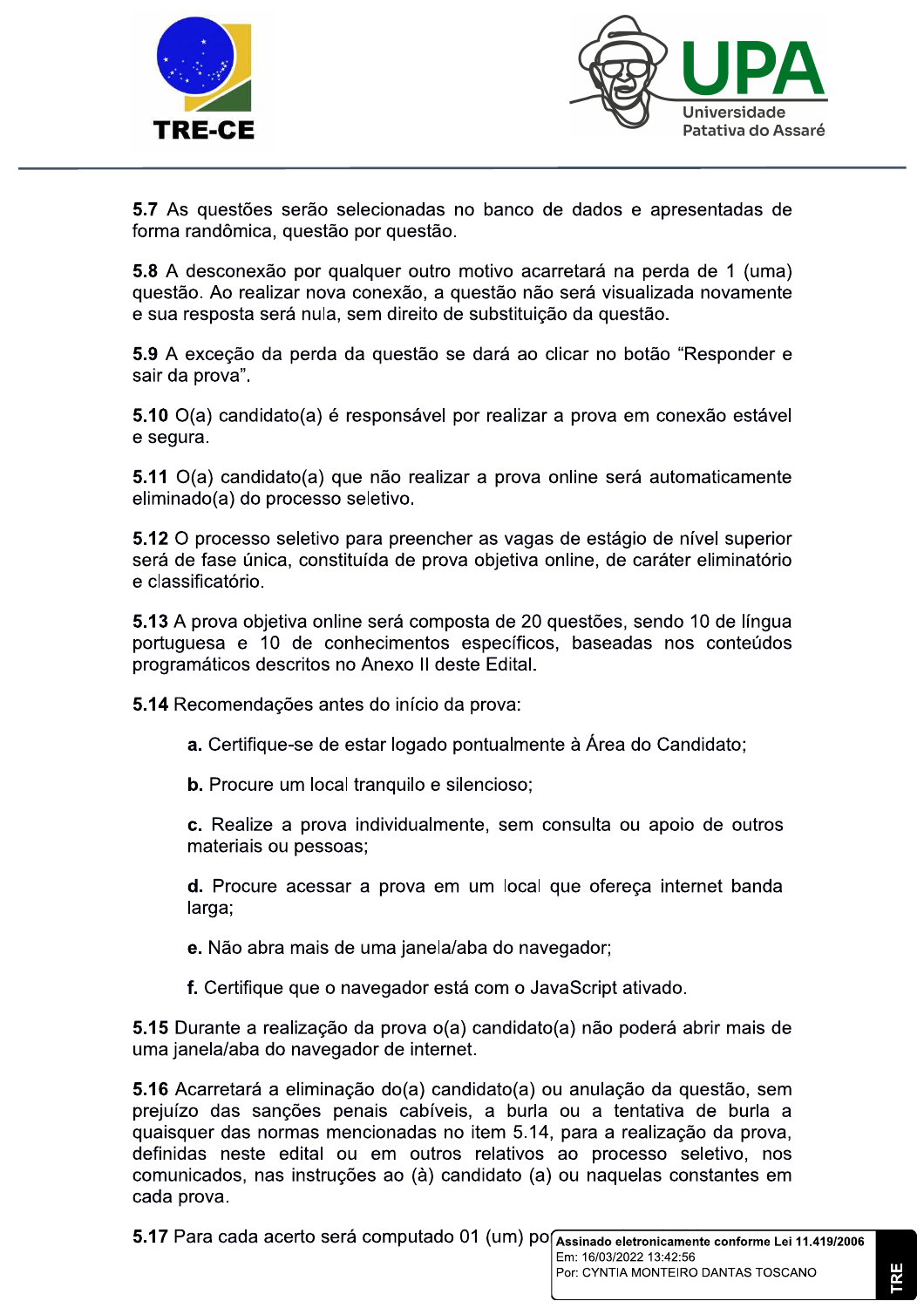



5.18 Serão considerados habilitados os(as) candidatos(as) que obtiverem no mínimo 50% (cinquenta por cento) de acertos na prova obietiva.

# 6. DA CLASSIFICAÇÃO DOS (AS) CANDIDATOS (AS)

6.1 Os(as) candidatos(as) serão classificados em ordem decrescente do total de pontos obtidos pelos(as) candidatos(as) na prova objetiva.

6.2 Somente será classificado(a) o(a) candidato(a) que obtiver nota igual ou superior a 50% do total da prova.

6.3 Em caso de empate na classificação, o desempate será feito pelos seguintes critérios:

- a. For mais idoso(a);
- **b.** Obtiver maior pontuação em língua portuguesa:
- c. Obtiver maior pontuação em conhecimentos específicos;

#### **7. DOS RECURSOS**

7.1 O gabarito preliminar das provas será divulgado no dia 09 de abril de 2022 no endereco eletrônico da UNIVERSIDADE PATATIVA DO ASSARÉ - UPA www.universidadepatativa.com.br.

7.2 Serão admitidos recursos quanto ao gabarito preliminar da prova objetiva, que deverão ser encaminhados eletronicamente até o dia 11 de abril de 2022 para o e-mail trece@universidadepatativa.com.br, em formulário específico, disponível para download no site www.universidadepatativa.com.br.

7.3 Não serão aceitos recursos por via postal ou outro meio não previsto neste edital.

7.4 Serão rejeitados, também, liminarmente, os recursos enviados fora do prazo indicado no item 7.2, bem como aqueles que não contiverem dados necessários à identificação do(a) candidato(a) ou for redigido de forma ofensiva.

7.5 O recurso deverá ser individual, por questão, com a indicação do eventual prejuízo, devidamente fundamentado, comprovando as alegações com citações de artigos, legislação, páginas de livros, nomes dos autores, etc., com a juntada, sempre que possível, de cópia dos comprovantes e, ainda, exposição de motivos e argumentos.

7.6 A decisão da banca examinadora da Universidade Patativa do Assaré será irrecorrível, consistindo em última instância para recursos, sendo soberana em suas decisões, não sendo aceita, ainda, revisão de recursos.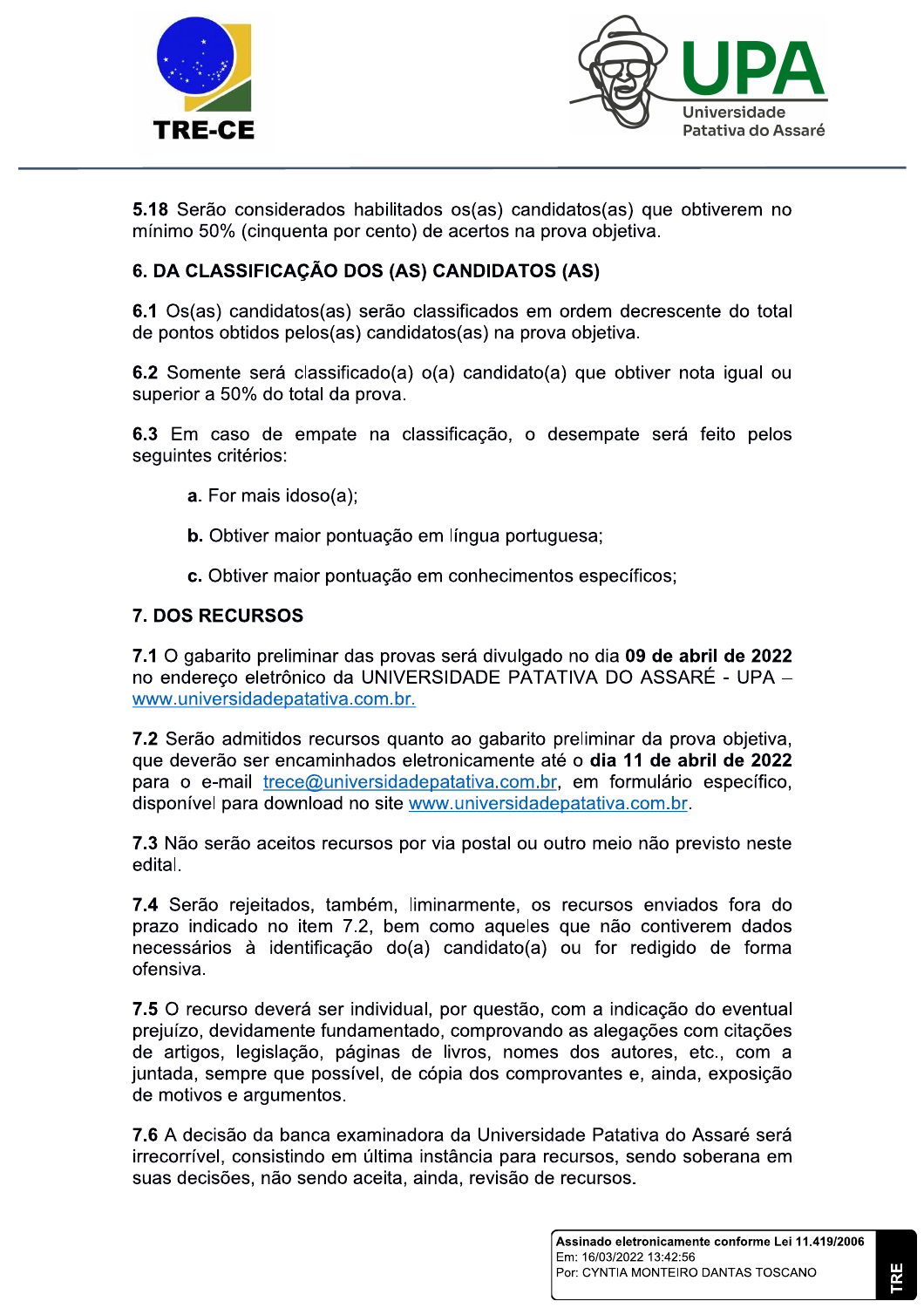



7.7 Se do exame de recurso resultar na anulação de questão integrante da prova, a pontuação correspondente a esse item será atribuída a todos os(as) candidatos(as), independentemente de terem recorrido.

# **8. DO RESULTADO**

8.1 A publicação do resultado preliminar, gabarito oficial e respostas aos recursos serão feitas em 15 de abril de 2022.

8.2 O recurso contra o resultado preliminar deverá ser encaminhado através do e-mail trece@universidadepatativa.com.br, no dia 19 de abril de 2022.

8.3 Em nenhuma hipótese serão aceitos pedidos de recursos de recursos, revisão de recursos e/ou recurso do gabarito oficial e resultado final.

8.4. O resultado final será publicado em três listas:

- a. Lista geral de ampla concorrência;
- b. Lista das pessoas com deficiência;
- c. Lista de autodeclarados(as) negros(as) ou pardos(as).

8.5 O resultado final a que se refere o item 8.4 será elaborado em ordem decrescente de classificação das notas obtidas, nos termos deste edital.

8.6. A publicação do resultado final será feita no dia 20 de abril de 2022 no site www.universidadepatativa.com.br, e servirá para preenchimento das vagas existentes atualmente no Tribunal Regional Eleitoral do Ceará bem como para formação de cadastro reserva, a ser utilizado pelo órgão segundo sua necessidade e conveniência, para preencher as vagas de estágio durante o período de validade da seleção.

8.7 A aprovação no processo seletivo gera para o(a) candidato(a) apenas expectativa de ser convocado(a) para preencher a vaga de estágio.

8.8 O Tribunal Regional Eleitoral do Ceará reserva-se ao direito de convocar os(as) candidatos(as) em número que atenda às necessidades e de acordo com a disponibilidade orçamentária e à existência de vaga de estágio.

### 9. DO ESTÁGIO

9.1 O estágio tem duração de 1 (um) ano, prorrogável por igual período.

9.2 O estágio será automaticamente cessado com a formatura ou colação de grau do estagiário, caso essa ocorra antes do término do prazo de duração contido no item 8.1 deste Regulamento.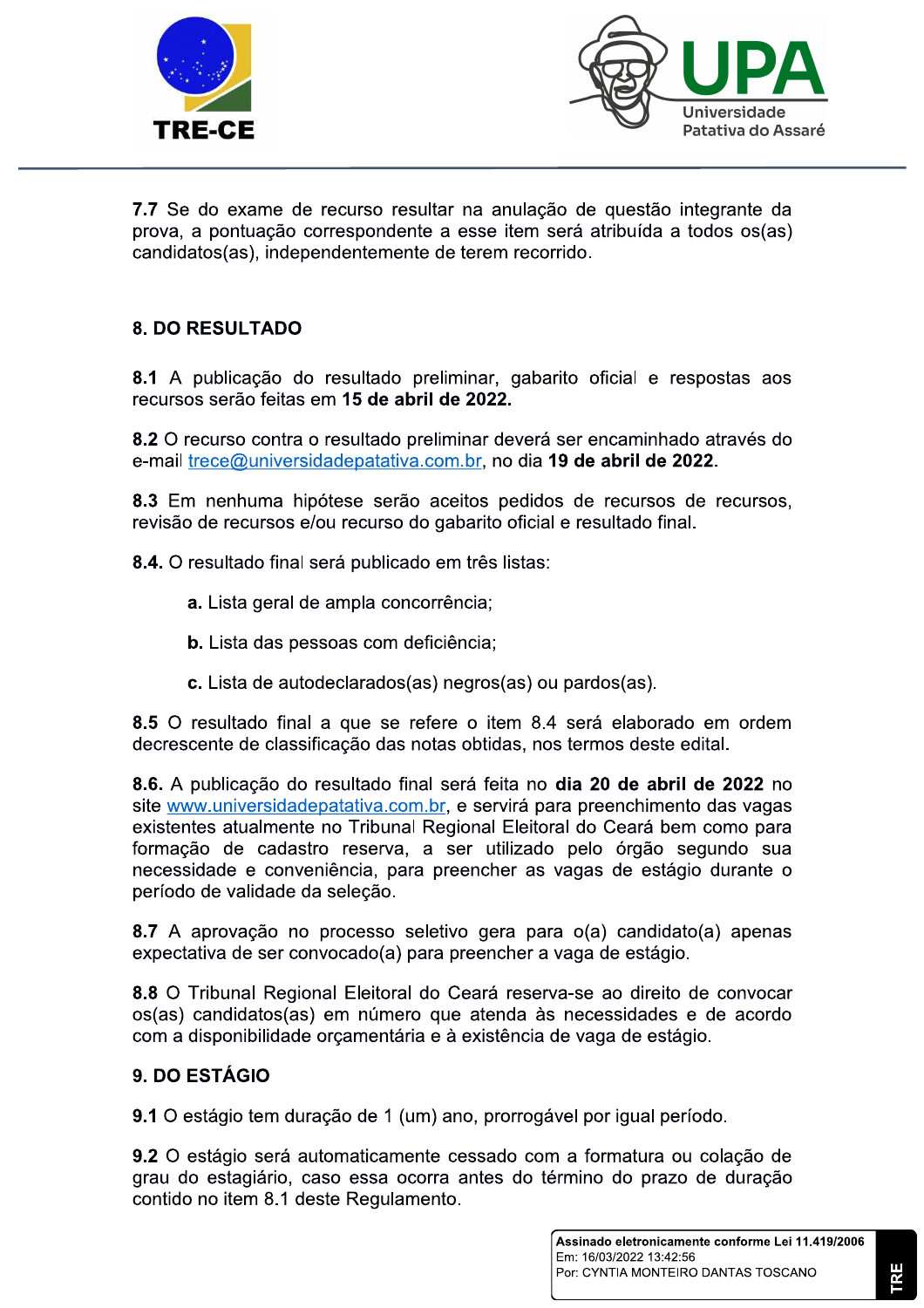



9.3 O estágio tem carga horária de 20 (vinte) horas semanais, de segunda a sexta-feira, distribuídas em iornadas diárias de 4 (quatro) horas para 5 (cinco) dias por semana, devendo o horário do estágio corresponder ao expediente da Secretaria do Tribunal e o horário dos Cartórios Eleitorais (8h às 14h, de segunda a sexta-feira), e compatibilizar-se com o horário do curso de graduação em que esteja matriculado, sendo o estágio realizado no turno da manhã para os(as) estudantes do curso de direito ou no turno da manhã ou da tarde para os(as) estudantes de TI, de acordo com a necessidade do tribunal, a ser informada no momento da convocação.

9.4 O(A) estagiário(a) receberá bolsa-auxílio correspondente a R\$ 1.212,00 (hum mil e duzentos e doze reais) mensais, bem como o auxílio-transporte que será pago por dia efetivamente estagiado nas dependências físicas de unidade do TRE-CE, no mês subsequente ao de referência.

9.5 O TRE-CE não arcará, em nenhuma hipótese, com indenização por deslocamento intermunicipal sendo pago apenas o auxílio-transporte no mesmo valor do conferido aos estudantes em estágio na capital.

# 10. DAS DISPOSIÇÕES GERAIS

10.1 O aproveitamento dos(as) candidatos(as) aprovados(as) obedecerá rigorosamente à ordem de classificação final.

10.2 A lista de aprovados do processo seletivo para a escolha de estagiários (as) nas áreas de que trata este regulamento terá validade de 1 (um) ano, contado a partir da publicação do resultado final, podendo ser prorrogado por até 6 (seis) meses, a critério do TRE-CE.

10.3 A convocação para o exercício do estágio será feita pela UNIVERSIDADE PATATIVA DO ASSARÉ - UPA, por meio de contato telefônico e por meio eletrônico (e-mail) do(a) candidato(a) selecionado(a). O(A) candidato(a) convocado(a) deverá apresentar-se à UNIVERSIDADE PATATIVA DO ASSARÉ - UPA no prazo máximo de 2 (dois) dias da data da convocação, munido de histórico escolar atualizado, declaração escolar atualizada e cópia de RG e CPF. Caso não se obtenha êxito na convocação do(a) candidato(a), realizada sob as duas formas acima indicadas, após o transcurso do prazo para apresentação do(a) candidato(a), a UNIVERSIDADE PATATIVA DO ASSARÉ - UPA estará legitimada a proceder à convocação do(a) candidato(a) imediatamente subsequente.

10.4 Serão considerados para convocação os telefones e e-mail registrados pelo(a) estudante no ato da inscrição.

10.5 Independentemente da renovação, ou não, da celebração de novo Contrato entre o Tribunal Regional Eleitoral do Ceará, enguanto ente público concedente, e a UNIVERSIDADE PATATIVA DO ASSARÉ - UPA, na condição de Agente de Integração, prevalecerá a lista de aprovados no resultado final e o seu prazo de validade previsto no item 10.2.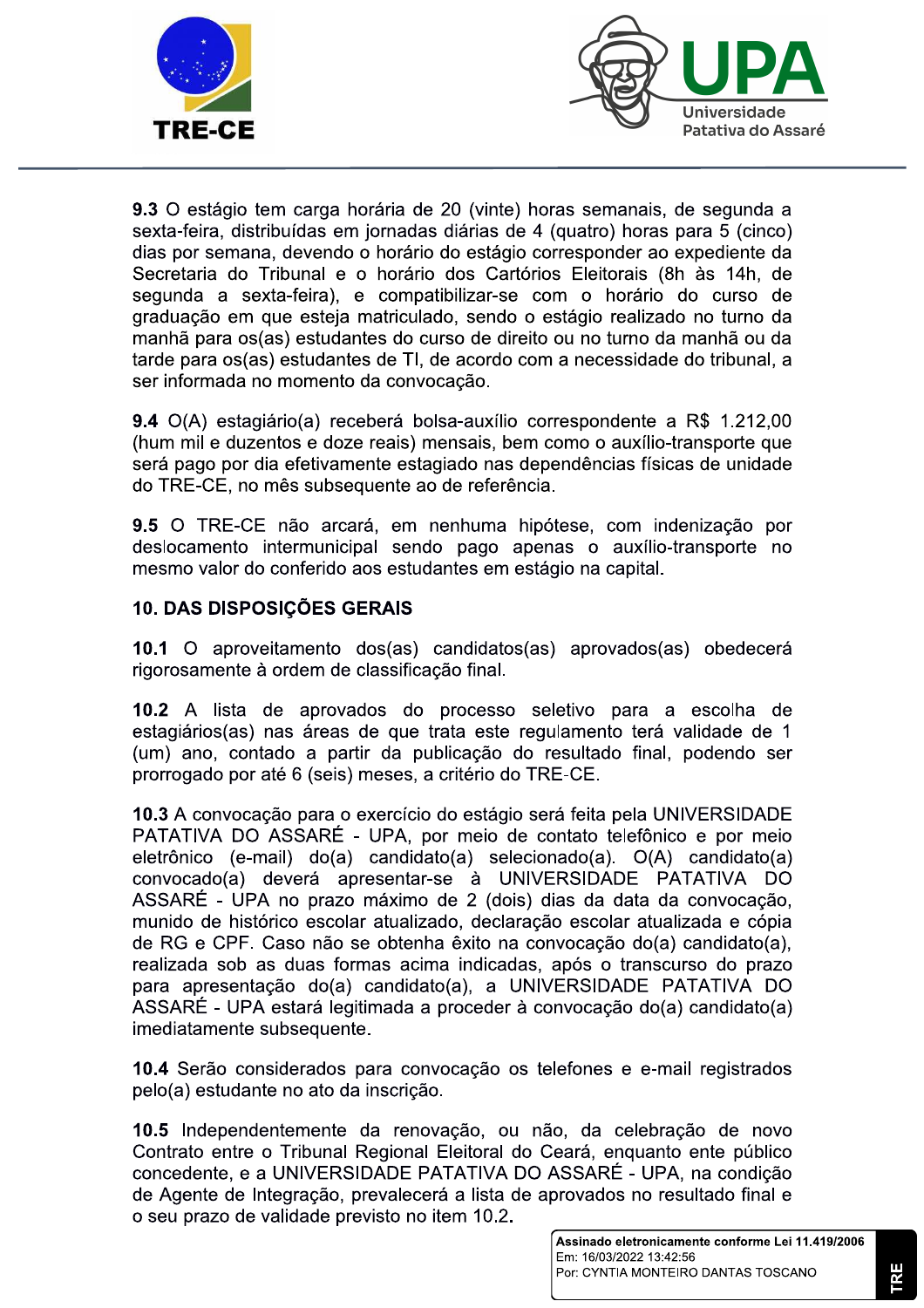



1**0.6** Sera eliminado do processo seletivo o(a) candidato(a) que:

a) Se recusar a iniciar o estagio na data, local e demais condições estipuladas pelo Tribunai Regionai Eleito

mo de 2 (dois) días da data da convocação, munido dos documentos constantes do Item 10.3.

Fratativa do Assare<br>
erá eliminado do processo seletivo o(a) candidato(a) que:<br>
a) Se recusar a iniciar o estágio na data, local e demais condições<br>
estipuladas pelo Tribunal Regional Eleitoral do Ceará;<br>
b) Não se apresen **10.**  $I$   $O(a)$  candidato(a) que hao for localizado(a) em decorrencia de telefone desatualizado, incompleto ou incorreto ou que não atenda as condições exigidas no momento da convocação conforme descrito no item 3.2, podera ser reposicionado(a) no final da fila classificatoria e ser novamente convocado(a) caso percorrida toda a lista de aprovados(as) durante a validade do certame, a criterio do TRE-CE em juizo de conveniencia e oportunidade.

# 11. DAS DISPOSIÇOES FINAIS

11.1 A realização do estagio não criara vinculo empregaticio, de qualquer natureza, entre o estagiario e o TRE-CE.

11.2 Os casos omissos serão decididos pelo Diretor-Geral deste Tribunai.

Fortaleza - CE, 16 de março de 2022.

# UNIVERSIDADE PATATIVA DO ASSARÉ **Francisco Palacio Leite**

NNNNNNNNNNNNNNNNNNNNNNNNNNNNNNNNNNNNNNNNNNN

Ciente e de acordo,

CYNTIA MONTFIRO DANTAS TOSCANO Secretaria de Gestão de Pessoas – TRE-CE

NNNNNNNNNNNNNNNNNNNNNNNNNNNNNNNNNNNNNNN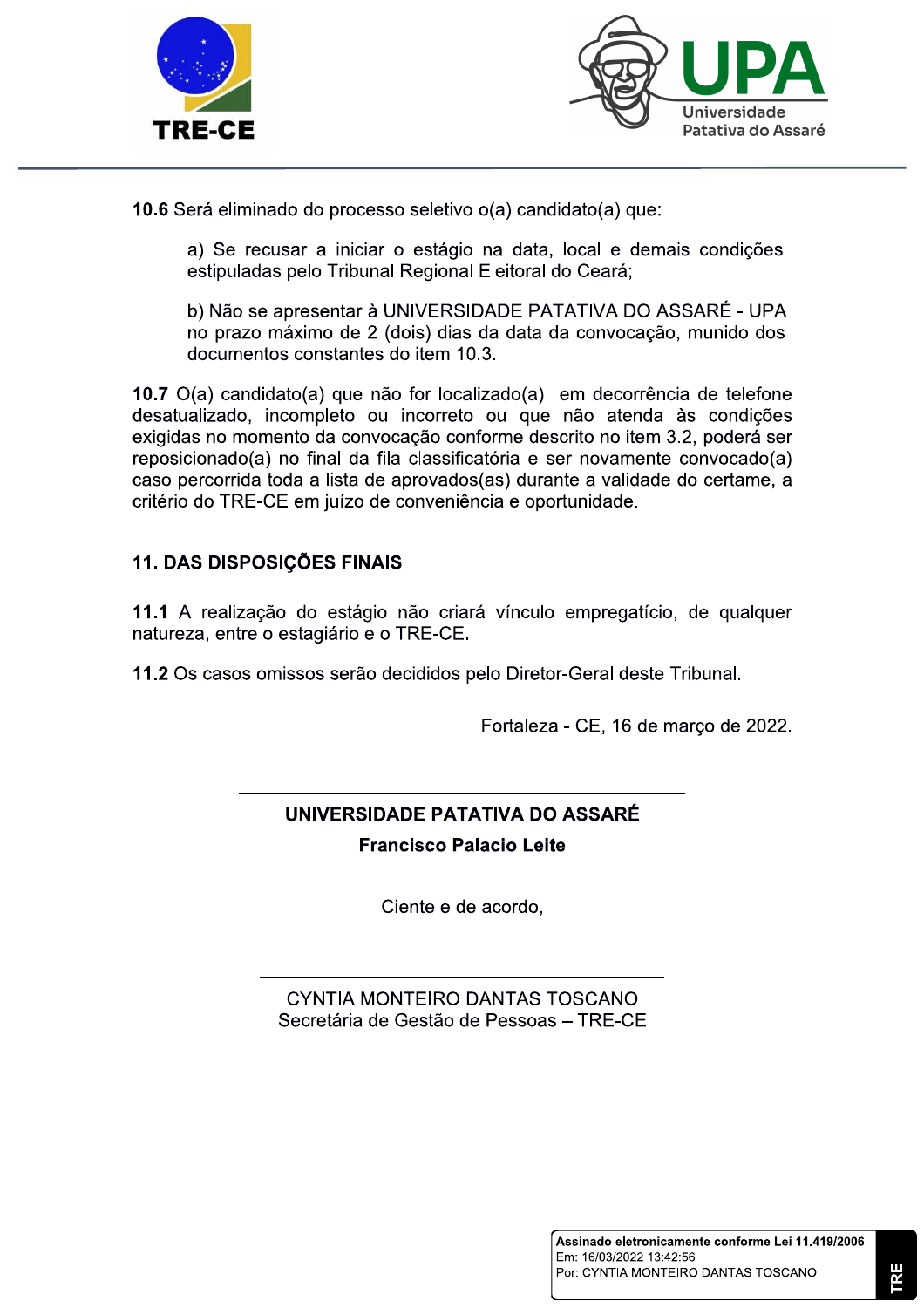



# **ANEXO II**

# **CONTEÚDO PROGRAMÁTICO**

### LÍNGUA PORTUGUESA (comum a todos os níveis)

Interpretação de texto; Textualidade e estilo; Norma culta e variantes; Coesão e coerência: Denotação e conotação; Figuras de linguagem; Vícios de linguagem; Fonética e fonologia: ortografia; acentuação gráfica; crase; Morfologia: classes de palavras e suas flexões; Sintaxe: pontuação; regência verbal e nominal; colocação pronominal: Correspondência administrativa: declaração, requerimento, memorando, ofício, portaria, relatório, ata e demais tipos de comunicação administrativa.

### **CURSOS DE NÍVEL SUPERIOR:**

#### **DIREITO**

#### **Direito Constitucional**

Constituição: conceito e classificação. Interpretação das normas constitucionais. Poder Constituinte: conceito e características. Princípios Fundamentais da Constituicão. Direitos e deveres individuais e coletivos. Direitos sociais. Nacionalidade. Direitos Políticos. Organização político-administrativa do Estado Brasileiro. União. Estados Federados, Municípios, Distrito Federal e Territórios, intervenção federal. Poder Judiciário: órgãos e competências. Controle de Constitucionalidade: fundamento, formas, órgãos e modalidades.

#### Direito Administrativo

Conceito, fontes e princípios. Administração Pública: características e modo de atuação. Desconcentração e descentralização administrativa. Administração direta e indireta. Princípios básicos da Administração Pública. Poderes Administrativos: poder vinculado, poder discricionário, poder hierárquico, poder disciplinar, poder regulamentar, poder de polícia, abuso de poder. Ato administrativo: conceito, requisitos. Contrato administrativo: conceito, características, espécies, formalização. Licitação: conceito, modalidades, fases, obrigatoriedade, dispensa e inexigibilidade. Lei nº 8.112/90: provimento e vacância, direitos e vantagens, deveres e responsabilidades. Sindicância e Processo administrativo-disciplinar.

#### **Direito Eleitoral**

Conceito e fontes. Organização da Justiça Eleitoral: composição e competências. Ministério Público Eleitoral: atribuicões. Alistamento eleitoral: qualificação e inscrição. cancelamento e exclusão. Elegibilidade: conceito e condições. Inelegibilidade:<br>conceito, fatos geradores de inelegibilidade. Partidos Políticos: conceituação, natureza jurídica, criação e registro, fusão, incorporação e extinção, finanças e contabilidade, filiação, fidelidade e disciplina partidárias. Sistema eleitoral: princípio majoritário e proporcional, representação proporcional. Privilégios e garantias eleitorais. Apuração nas Juntas Eleitorais, nos Tribunais Regionais e no Tribunal Superior Eleitoral. Diplomação dos eleitos: natureza jurídica, competência para diplomar e fiscalização.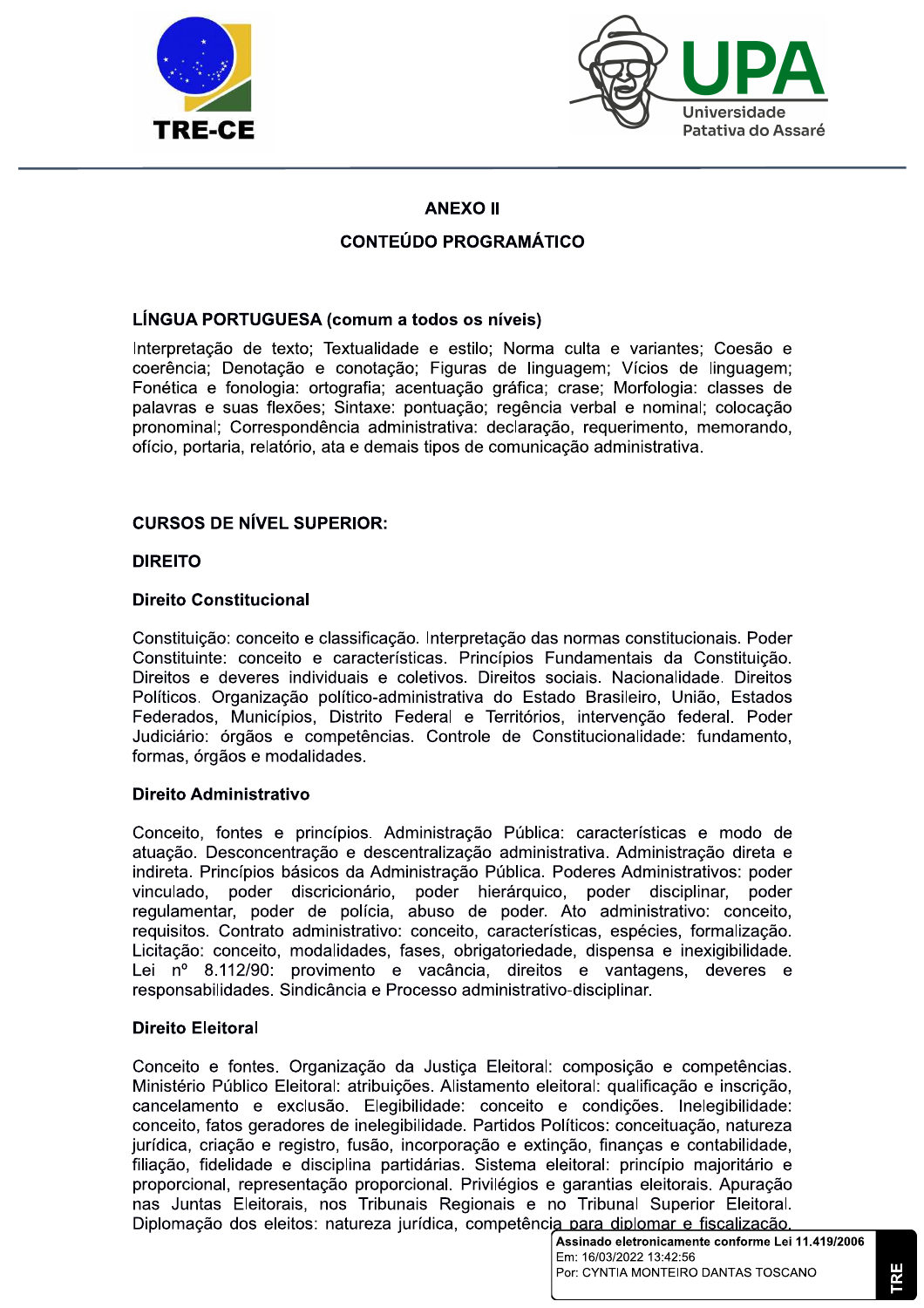



Recursos Eleitorais: cabimento, pressupostos de admissibilidade, processamento, efeitos e prazos.

#### **Direito Civil**

Lei de Introdução ao Código Civil. Das pessoas: naturais e jurídicas. Personalidade. Capacidade. Domicílio Civil. Dos Bens: Classificação adotada pelo Código Civil. Dos fatos jurídicos: negócio e atos jurídicos. Atos jurídicos: modalidades, validade e defeitos. Dos atos ilícitos. Prescrição e Decadência. Posse: noções gerais, classificação, aquisição, efeitos e interditos possessórios. Propriedade: noções gerais, transcrição, usucapião, tradição e perda. Obrigações de dar, de fazer e de não fazer. Contratos: disposições gerais, espécies, vícios redibitórios, fianca, Responsabilidade civil: noções gerais.

#### **Direito Processual Civil**

Princípios gerais do processo civil. Jurisdição, processo e ação. Condições da ação e pressupostos processuais. Partes e procuradores: capacidade, deveres e substituicão processual. Litisconsórcio. Assistência. Intervenção de terceiros. Ministério Público. Juízes: poderes, deveres, responsabilidade, garantias, impedimentos e suspeição. Competência: critérios de determinação, modificação e conflito. Atos processuais: forma, tempo, lugar, prazos, comunicações (citação, intimação, notificação e cartas). Formação, suspensão e extinção do processo. Procedimento ordinário: petição inicial, resposta do réu, revelia, providências preliminares, julgamento conforme o estado do processo, provas, audiência, sentenca e coisa julgada, Recursos; disposições gerais, fundamentos e pressupostos de admissibilidade.

#### Lei Geral de Proteção de Dados (Lei nº 13.709/2018)

Noções básicas acerca da Lei nº 13.709/2018.

#### TECNOLOGIA DA INFORMAÇÃO:

#### - DESENVOLVIMENTO DE SISTEMAS:

CONHECIMENTOS ESPECÍFICOS: Lógica de programação e estruturas de dados. Orientação a Objetos. Métodos e técnicas ágeis: Scrum, XP e kanban; levantamento ágil de requisitos: users stories e product backlog; desenvolvimento incremental, entregas contínuas, integração contínua; Test Driven Devolopment(TDD) e Behavior Driven Development (BDD); automação de testes, automação de builds e versionamento de código. Qualidade do software. Métricas de qualidade de software. 5 Métricas de software: análise de pontos de função. Modelagem de sistema: Diagramas de Casos de Uso, Sequência, Classes e Estados. Arquitetura de aplicações para ambiente web. 8 Desenvolvimento para web: Javascript, jQuery; Java EE: JSP, AJAX, JPA, EJB, JSF, JDBC, Hibernate; XML, HTML5 e CSS3; Web Services. Linguagens de programação: Java SE, Python e PHP. Ambientes de desenvolvimento: Eclipse e Oracle APEX, XML/XSD. Desenvolvimento para plataforma mobile Android e IOS. Testes de Software: processo de testes, modelos de melhoria, planejamento, técnicas e tipos de testes. Padrões de projeto; Desenvolvimento baseado em componentes; Desenvolvimento baseado em serviços. Princípios de interface com o usuário. Segurança no desenvolvimento: práticas de programação segura e revisão de código:

TRE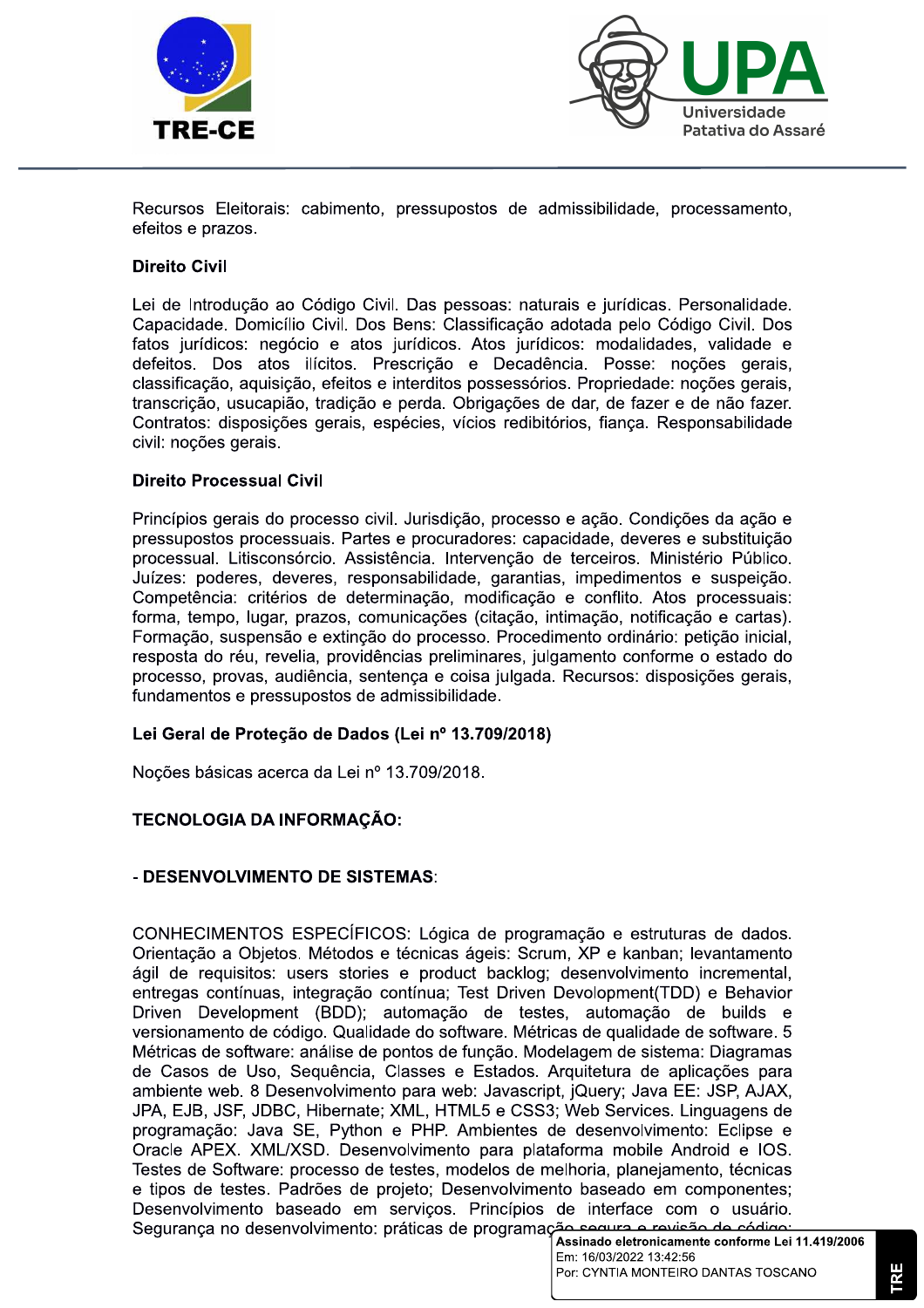



controles e testes de segurança para aplicações web. Bancos de dados: Conceitos e fundamentos. Noções de administração dos SGBDs Oracle, PostgreSQL e MySQL. Linguagem SQL e PL/SQL: Consultas e subconsultas; Gatilho (trigger), visão (view), function e stored procedures, packages; Tratamento de erros; Cursores; Array. Projeto e modelagem de banco de dados relacional. Modelo Entidade Relacionamento. Normalizacão.

#### - INFRAESTRUTURA DE TI:

CONHECIMENTOS ESPECÍFICOS: Meios de transmissão. Cabo de par trançado; Cabo coaxial; Fibra ótica; Comunicação sem fio. Camada física. Conceitos de sinais; Comutação; Cabeamento estruturado. Camada de enlace. Detecção de erros; Controle de erro e fluxo; Controle de acesso; Padrão Ethernet, Fast Ethernet e Gigabit Ethernet; Padrão wireless (IEEE 802.11); Interligando LANs (Repetidores, hub e switches); VLANs. Camada de rede Endereçamento IPv4; Roteamento; Protocolo IP; Protocolo ARP; Protocolo ICMP; Topologia de Redes, Distribuição dos Recursos na Rede, Componentes Físicos de uma Rede, Concentradores, Wireless, Questões sobre a Velocidade na Troca de Dados, Componentes Lógicos de uma Rede, Protocolo, IP Fixo, IP Dinâmico, Manutenção de Redes, Lógica na Identificação do Problema, Problemas Físicos em Redes de Computadores, Componente Internos, Componentes Externos, Problemas Lógicos em Redes de Computadores, Configurações de Redes, Problemas Lógicos em Redes de Computadores, Camada OSI. Gerenciamento de redes TCP/IP e Monitoração. Protocolos: SNMP. IPMI, MIB. Sistemas operacionais Linux Red Hat e Windows Server 2012: noções de administração; serviços de diretório: Active Directory e LDAP; servidores de correio eletrônico; interoperabilidade. Administração dos serviços: Apache, Tomcat, JBOSS. Conceitos de virtualização de máquinas: tipos de hipervisor; virtualização total e paravirtualização. Serviços de armazenamento: Padrões de disco e de interfaces; arranjos de discos: níveis RAID (0, 5. 10. 50). JBOD: tecnologias de armazenamento: DAS. NAS e SAN: deduplicação: protocolos de armazenamento: SMB, NFS, iSCSI, Fibre Channel (FC) I. 25 Backup: tipos de backup: completo (full), diferencial e incremental; estratégias de backup e recuperação. Antivírus.

### - SEGURANCA DA INFORMACÃO:

#### **CONHECIMENTOS ESPECÍFICOS:**

1. Redes de Dados - Fundamentos e conceitos;

1.1. Redes locais e de longa distância: LAN x WAN.

- 1.2. Lei Geral de Proteção de Dados Pessoais (LGPD).
- 1.2.3 Origem e evolução do Direito à Privacidade:
- 1.2.4 Dado, Informação, Conhecimento e Sabedoria;
- 1.2.5 Sociedade da Informação, sua formação e o valor dos dados;
- 1.2.6 Princípios fundamentais da Proteção de Dados Pessoais.
- 1.3. Redes TCP/IP e seus protocolos: endereçamento IP público e privado, IPv4 e IPv6;
- 1.4. Protocolos de serviços e segurança: ARP, FTP, DNS, DHCP e HTTP, IPSec.
- 1.5. Redes Privadas Virtuais / Virtual Private Ne Assinado eletronicamente conforme Lei 11.419/2006

Em: 16/03/2022 13:42:56 Por: CYNTIA MONTEIRO DANTAS TOSCANO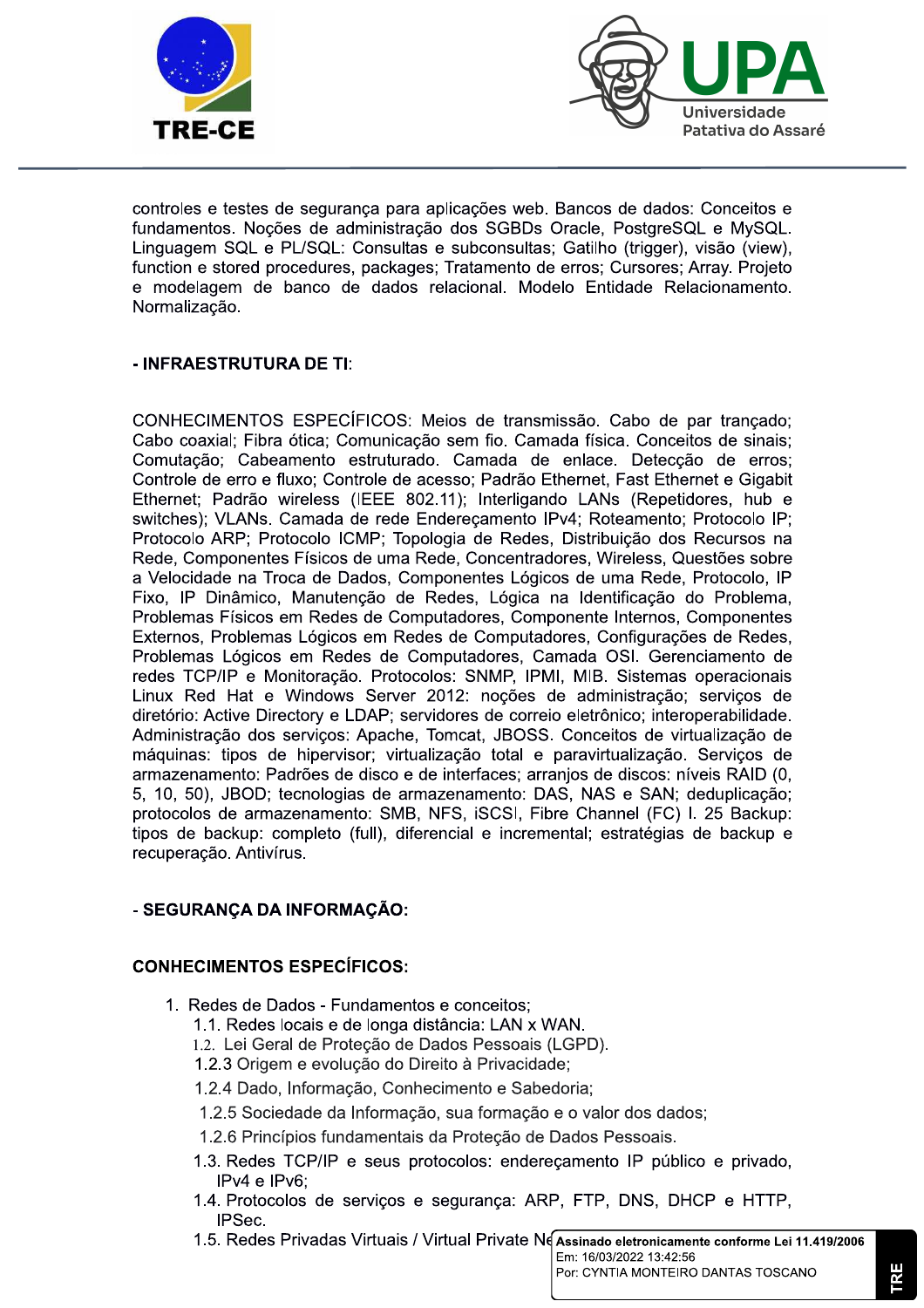



- 1.6. Servicos de rede: correio eletrônico, servidor de arquivos, servidor de aplicações.
- 1.7. Ativos de rede e rede sem fio (WiFi): switches, roteadores, controladoras, pontos de acesso sem fio (WiFi).
- 1.8. Virtualização conceitos:
	- a) Virtualização. máquina virtual/virtual machine  $(VM)$ . hipervisor/hypervisor;
	- b) Hipervisores: HyperV e VMware;
	- c) Container, distinção entre containers e máquinas virtuais.
- 1.9. Conceitos de rede em Nuvem:
	- a) Nuvens públicas, privadas e híbridas.
	- b) Servicos em nuvem: Infraestrutura como serviço (IaaS), Plataforma como servico (PaaS) e Software como Servico (SaaS).
- 2. Seguranca da informação Fundamentos
	- 2.1. Conceitos básicos:
		- a) Informação, dados, dados pessoais;
		- b) Mentalidade de segurança segurança por design / security by design;
		- c) Crime virtual, ataque cibernético, terrorismo cibernético:
		- d) Política de Segurança da Informação (PSI).
	- 2.2. Princípios básicos: disponibilidade. integridade. confidencialidade. autenticidade, não repúdio.
	- 2.3. Ameaças: SPAM, vírus, cavalos de tróia/trojans, spyware, worms, ransonware, adware, botnets.
	- 2.4. Técnicas de ataque:
		- a) Força bruta;
		- b) Engenharia social e phishing;
		- c) Injeção de SQL / SQL injection;
		- d) Man-in-the-middle:
		- e) Ataques de negação de serviço e ataques distribuídos de negação de serviço (DoS e DDoS).
- 3. Ciberseguranca
	- 3.1. Conceitos básicos:
		- a) cibersegurança, pentesting, análise heurística;
		- b) Técnicas para senhas seguras/fortes;
		- c) Autenticação de dois fatores/2-factor authentication (2FA);
		- d) Desenvolvimento seguro de software;
		- e) Continuidade de negócios:
		- f) Educação do usuário utilização de senhas fortes/seguras, boas práticas em redes sociais.
	- 3.2. Pilares da cibersegurança: confidencialidade, integridade e acesso.
	- 3.3. Cópias de segurança/Backup conceitos: backup completo (full), incremental e diferencial.
	- 3.4. Boas práticas (fazer backup, não abrir anexos e links suspeitos, manter software atualizado, usar senhas seguras e 2FA, bloquear dispositivos).
	- 3.5. Ativos de defesa conceitos básicos:
		- a) Antivírus, antimalwares, antiSPAM, honeypot;
		- b) Firewall de rede e web application firewall (WAF);
		- c) Gerenciamento e Correlação de Eventos de Segurança / Security Information and Event Management (SIEM);
		- d) Gerenciamento de Acesso Privilegiado / Privileged Access Management  $(PAM);$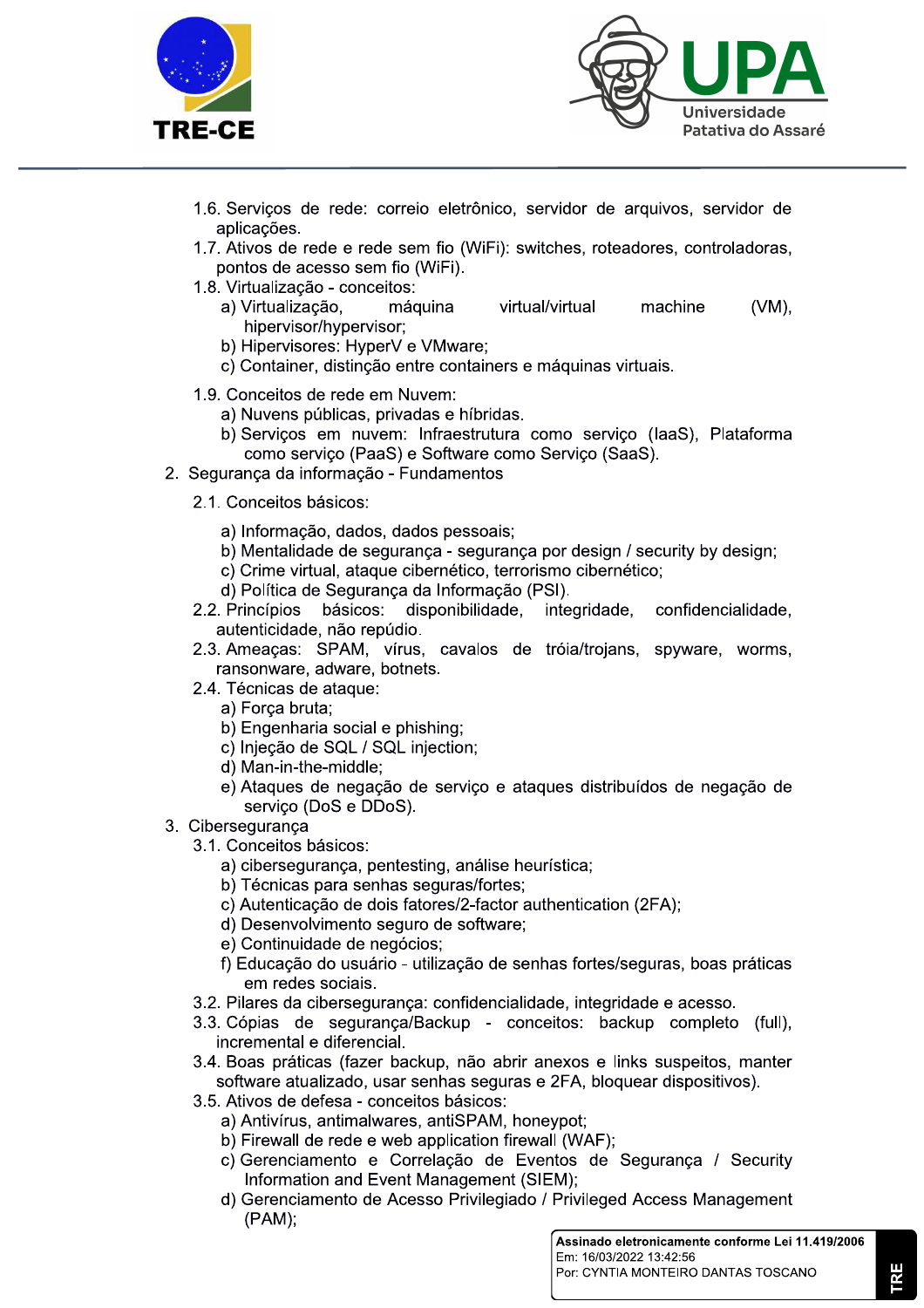



- e) Sistema de Deteccão de Intrusão / Intrusion Detection System (IDS) e Sistema de Prevenção de Intrusão / Intrusion Prevention System (IPS).
- 4. Criptografia e certificação digital:
	- 4.1. Conceitos básicos de criptografia: criptografia simétrica e assimétrica, hash criptográfica, certificação digital.
	- 4.2. Conceitos de certificação digital:
		- a) Certificado digital, infraestrutura de chaves públicas (public key infrastructure - PKI), cadeias de certificação digital;
		- b) Autoridade Certificadora (AC), Autoridade Certificadora Raiz, e Autoridade de Registro (AR);
	- 4.3. Certificação digital no Brasil:
		- a) ICP Brasil conceito, papel, atribuições.
		- b) Classificação dos certificados digitais por destinatário: eCPF, eCPNJ, certificados SSL.
		- c) Classificação dos certificados digitais por temporalidade: certificados A1 e A3.
		- d) Classificação dos certificados digitais por meio criptográfico: certificados em cartão, token e nuvem.
- 5. Normas brasileiras de segurança da informação conceitos, objetivos, temas.
	- 5.1. ISO/IEC 27001 Tecnologia da informação Técnicas de segurança Código de prática para controles de segurança da informação.
		- 5.2. Lei nº 13709/2018 Lei Geral de Proteção de Dados (LGPD).

### - SUPORTE AO USUÁRIO:

CONHECIMENTOS ESPECÍFICOS: Suporte ao Usuário: Informática: conceitos básicos; conceitos fundamentais sobre processamento de dados; organização, arquitetura e componentes funcionais (hardware e software) de computadores: organização lógica e física de arquivos; Arquitetura de microcomputadores: arquitetura interna de microprocessador genérico, barramentos externos (endereco, dados e controle); conceitos e funções dos principais softwares básicos e aplicativos. Internet: world wide web, padrões da tecnologia web, intranets. Sistemas operacionais: características dos sistemas operacionais; sistemas operacionais de redes; interoperação de sistemas operacionais: funções e tipos de sistemas operacionais. Sistema de arquivos. Criação e restauração de imagens no Windows 7. Sistemas da família Windows. Fundamentos em gerenciamento de serviços com base na ITIL®.

### **TECNOLOGIA DA INFORMAÇÃO**

#### - DESENVOLVIMENTO DE SISTEMAS:

Atividades: conhecer e seguir o processo de desenvolvimento de software do Tribunal; auxiliar o processo de análise de sistemas; acompanhar reuniões internas e de levantamento de requisitos; auxiliar o desenvolvimento, implantação, manutenção, atualização e testes de sistemas; auxiliar na preparação e atualização da documentação de sistemas e processos: treinar usuários durante e após a implantação dos sistemas: prestar suporte técnico presencial e remoto aos usuários dos sistemas